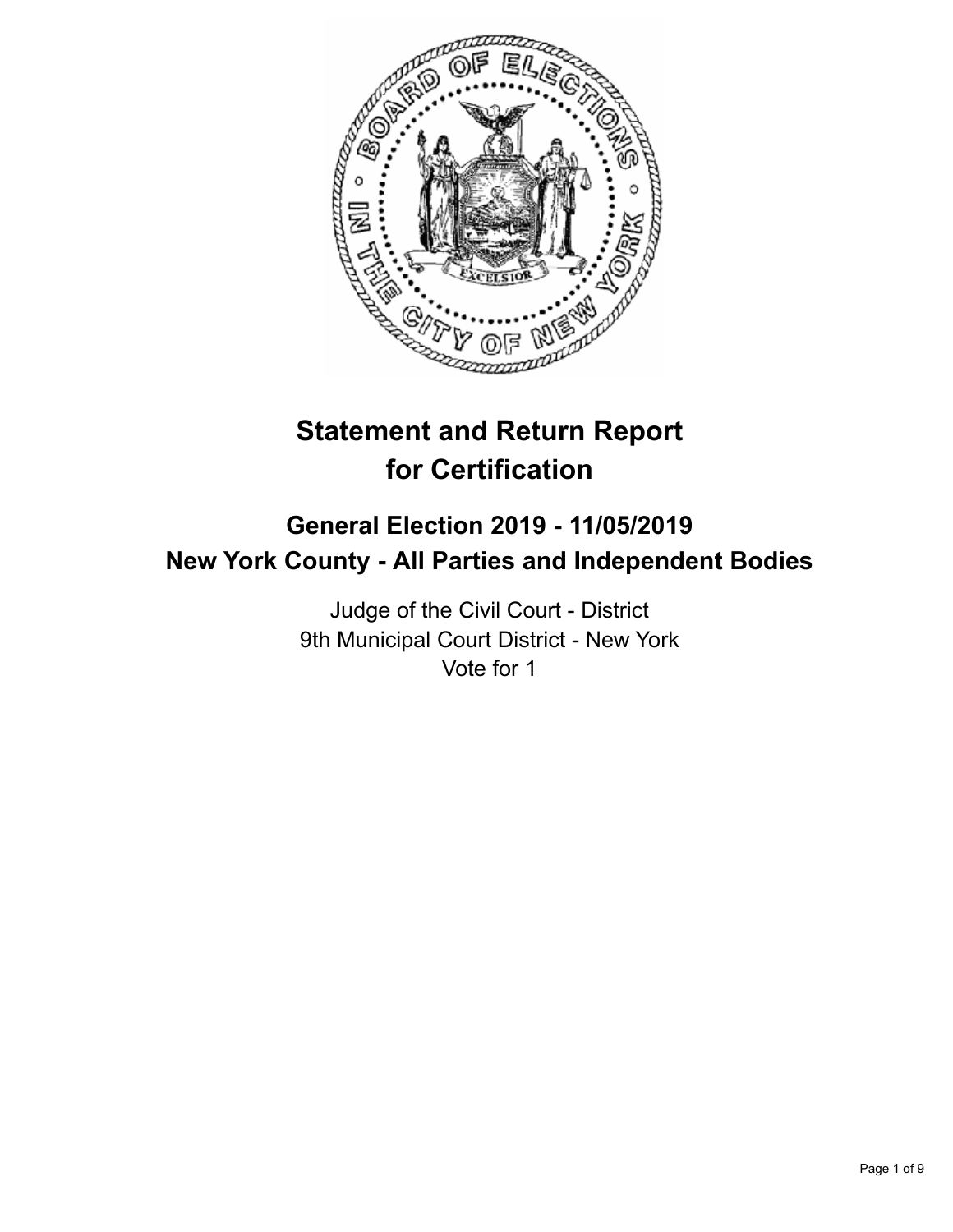

| <b>PUBLIC COUNTER</b>                                    | 207            |
|----------------------------------------------------------|----------------|
| <b>MANUALLY COUNTED EMERGENCY</b>                        | 0              |
| ABSENTEE / MILITARY                                      | 3              |
| AFFIDAVIT                                                | $\overline{2}$ |
| <b>Total Ballots</b>                                     | 212            |
| Less - Inapplicable Federal/Special Presidential Ballots | 0              |
| <b>Total Applicable Ballots</b>                          | 212            |
| ERIK L. GRAY (DEMOCRATIC)                                | 168            |
| UNATTRIBUTABLE WRITE-IN (WRITE-IN)                       |                |
| <b>Total Votes</b>                                       | 169            |
| Unrecorded                                               | 43             |

### **Assembly District 67**

| <b>Total Ballots</b>                                     | 0            |
|----------------------------------------------------------|--------------|
| Less - Inapplicable Federal/Special Presidential Ballots | $\mathbf{0}$ |
| <b>Total Applicable Ballots</b>                          | 0            |
|                                                          |              |
| ERIK L. GRAY (DEMOCRATIC)                                | 0            |
| <b>Total Votes</b>                                       | 0            |
|                                                          |              |

| PUBLIC COUNTER                                           | 692            |
|----------------------------------------------------------|----------------|
| <b>MANUALLY COUNTED EMERGENCY</b>                        | 0              |
| <b>ABSENTEE / MILITARY</b>                               | 20             |
| <b>AFFIDAVIT</b>                                         | 1              |
| <b>Total Ballots</b>                                     | 713            |
| Less - Inapplicable Federal/Special Presidential Ballots | 0              |
| <b>Total Applicable Ballots</b>                          | 713            |
| ERIK L. GRAY (DEMOCRATIC)                                | 523            |
| ANN PRUNTY (WRITE-IN)                                    | 1              |
| <b>BRUCE THOMAS (WRITE-IN)</b>                           | 1              |
| DEBORAH L. EVANGELAKES (WRITE-IN)                        | $\overline{2}$ |
| HELENE JNANE (WRITE-IN)                                  | 1              |
| HIDEO KOJIMA (WRITE-IN)                                  | 1              |
| JORDAN M. SCHIVEK (WRITE-IN)                             | 1              |
| UNATTRIBUTABLE WRITE-IN (WRITE-IN)                       | 1              |
| <b>Total Votes</b>                                       | 531            |
| Unrecorded                                               | 182            |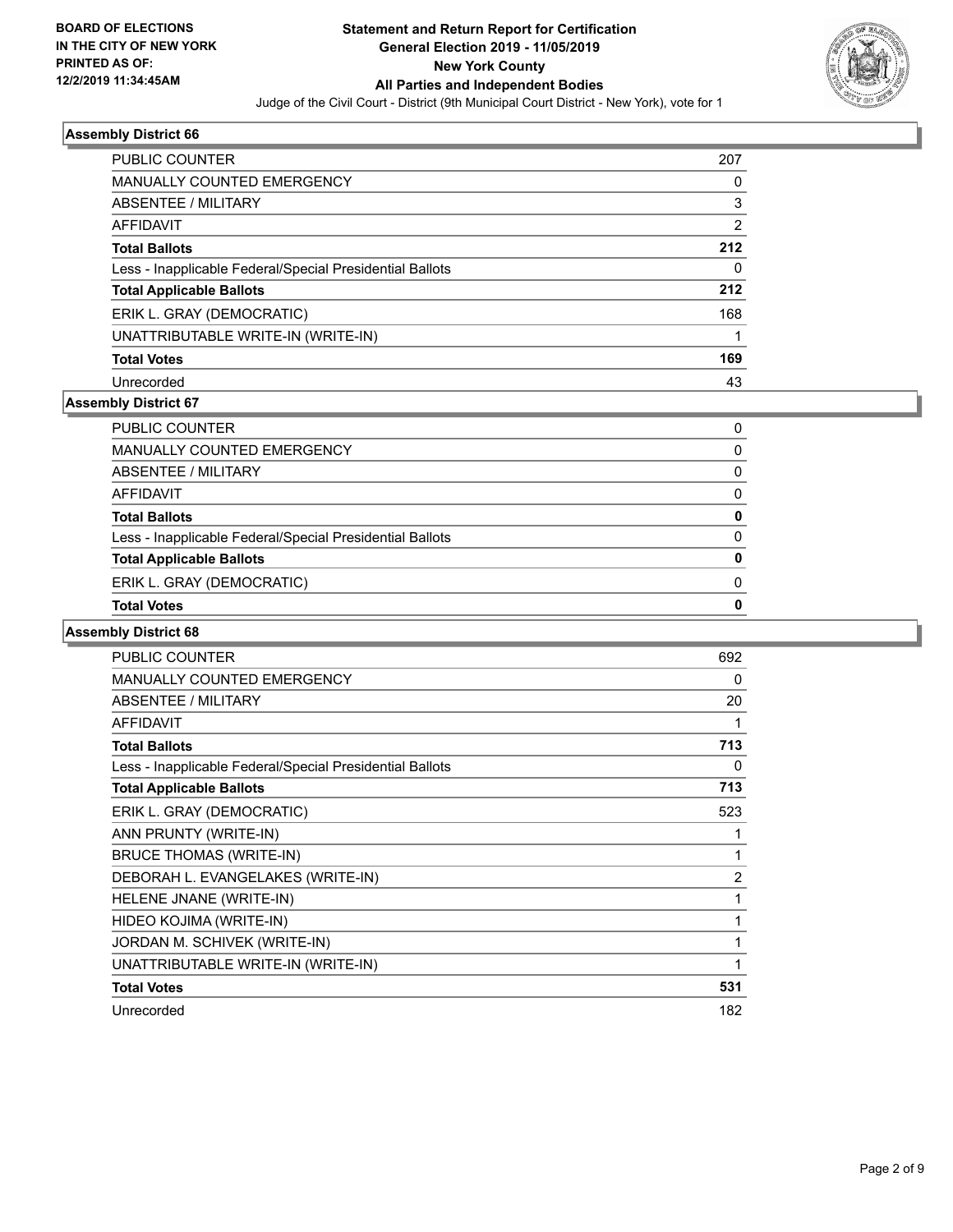

| PUBLIC COUNTER                                           |   |
|----------------------------------------------------------|---|
| MANUALLY COUNTED EMERGENCY                               | 0 |
| <b>ABSENTEE / MILITARY</b>                               | 0 |
| AFFIDAVIT                                                | 0 |
| <b>Total Ballots</b>                                     | 0 |
| Less - Inapplicable Federal/Special Presidential Ballots | 0 |
| <b>Total Applicable Ballots</b>                          | 0 |
| ERIK L. GRAY (DEMOCRATIC)                                | 0 |
| <b>Total Votes</b>                                       | 0 |
|                                                          |   |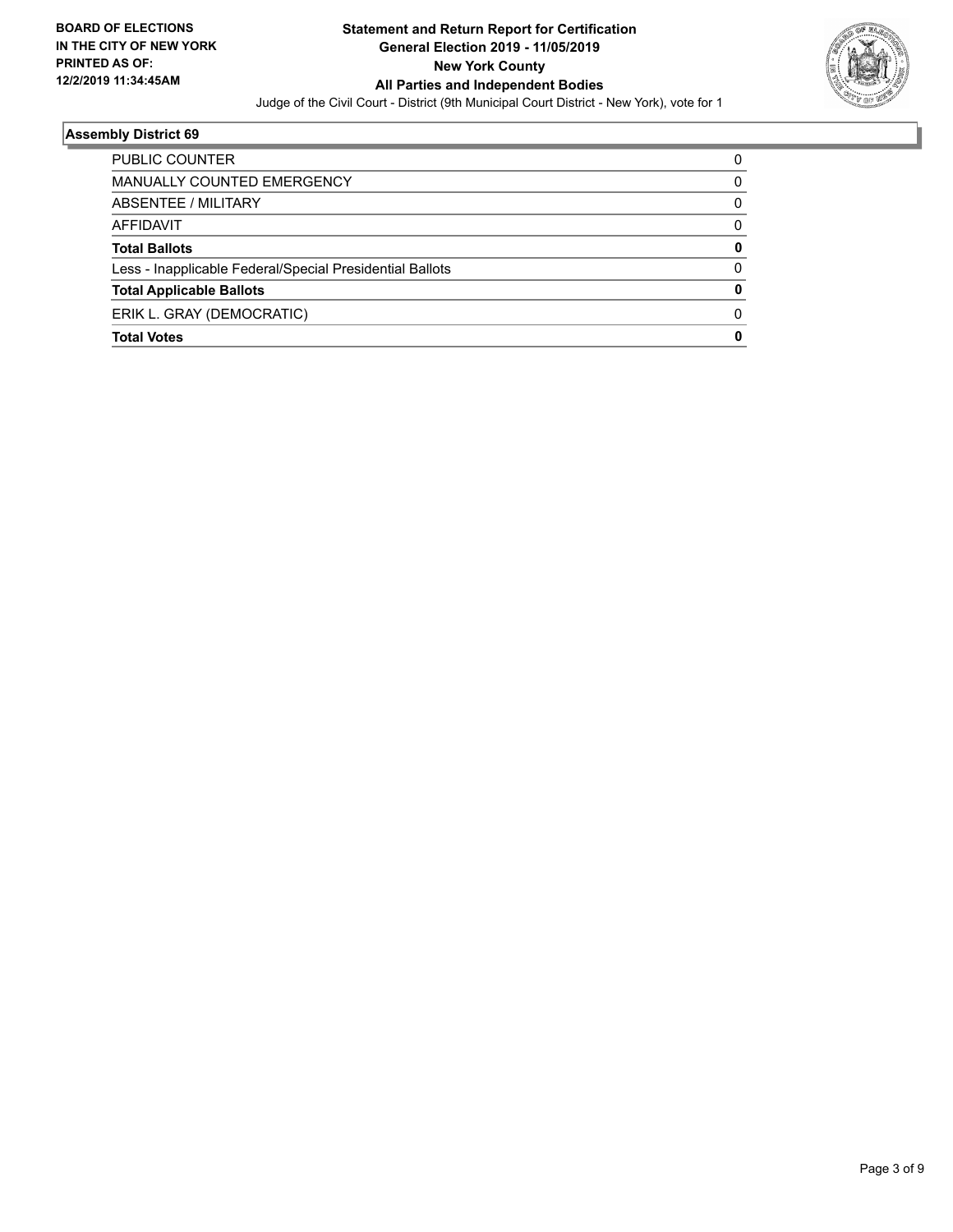

| PUBLIC COUNTER                                           | 4,982          |
|----------------------------------------------------------|----------------|
| MANUALLY COUNTED EMERGENCY                               | 0              |
| <b>ABSENTEE / MILITARY</b>                               | 244            |
| <b>AFFIDAVIT</b>                                         | 34             |
| <b>Total Ballots</b>                                     | 5,260          |
| Less - Inapplicable Federal/Special Presidential Ballots | 0              |
| <b>Total Applicable Ballots</b>                          | 5,260          |
| ERIK L. GRAY (DEMOCRATIC)                                | 3,944          |
| AARON ROSE (WRITE-IN)                                    | 1              |
| ALLAN GREEN (WRITE-IN)                                   | 1              |
| ANDREW NAPOLITANO (WRITE-IN)                             | 1              |
| BARBARA SMITH (WRITE-IN)                                 | 1              |
| CAM RATHBORNE (WRITE-IN)                                 | 1              |
| CHUCK SCHUMAR (WRITE-IN)                                 | 1              |
| DEREK JETER (WRITE-IN)                                   | 1              |
| <b>GEORGE BOYD (WRITE-IN)</b>                            | 1              |
| GILES JACKSON (WRITE-IN)                                 | 1              |
| JAMES RHODES (WRITE-IN)                                  | 1              |
| JEANINE PIRRO (WRITE-IN)                                 | 1              |
| JOHN F. FREEMAN (WRITE-IN)                               | 1              |
| JONATHAN CHRISTOPHER ROBINSON (WRITE-IN)                 | 1              |
| JORDAN SPRECKMAN (WRITE-IN)                              | 1              |
| JOSEPH C. BORELLI (WRITE-IN)                             | $\overline{2}$ |
| JULIE STARKE J.D. ESQ. (WRITE-IN)                        | 1              |
| KEN KRAMER (WRITE-IN)                                    | 1              |
| KENNETH FISHEL (WRITE-IN)                                | 1              |
| KEVIN MALLEN (WRITE-IN)                                  | 1              |
| LORRAINE EGAN (WRITE-IN)                                 | 1              |
| MATTHEW BRIEF (WRITE-IN)                                 | 1              |
| MICHAEL BERNSTEIN (WRITE-IN)                             | 2              |
| MICHAEL BLOOMBERG (WRITE-IN)                             | $\mathbf{1}$   |
| <b>MYRNA WEISS (WRITE-IN)</b>                            | 1              |
| NELSON STERN (WRITE-IN)                                  | 1              |
| PATRICIA SALKIN (WRITE-IN)                               | 1              |
| PHYLLIS D. LANDON ESQ. (WRITE-IN)                        | 1              |
| ROSAYN D. ANDERSON (WRITE-IN)                            | 1              |
| RUDOLPH GIULIANI (WRITE-IN)                              | 3              |
| SAMUEL HOWELL (WRITE-IN)                                 | 1              |
| SCOTT HOUNSELL (WRITE-IN)                                | 1              |
| SCOTT RUETEIHOLZ (WRITE-IN)                              | $\mathbf{1}$   |
| SEAN HANNITY (WRITE-IN)                                  | 1              |
| SHARRON NORMAN ESQ. (WRITE-IN)                           | 1              |
| STEPHEN C. ROBINSON (WRITE-IN)                           | 1              |
| THOAMS R. BROUSSARD (WRITE-IN)                           | 1              |
| UNATTRIBUTABLE WRITE-IN (WRITE-IN)                       | 16             |
| VICTOR SMITH (WRITE-IN)                                  | $\mathbf{1}$   |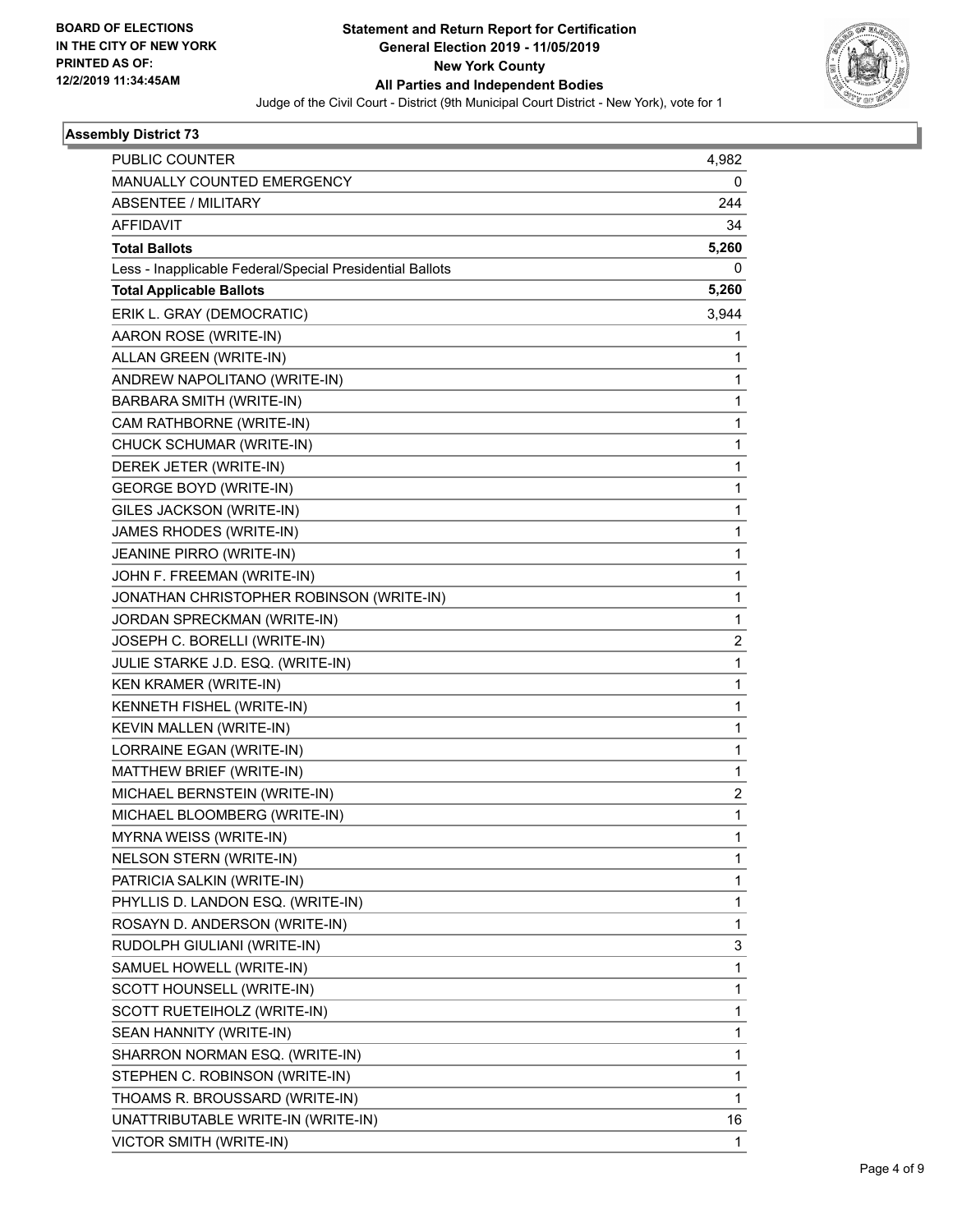

| WILLIAM EAKINS (WRITE-IN) |       |
|---------------------------|-------|
| WINSTON SUTTER (WRITE-IN) |       |
| <b>Total Votes</b>        | 4,004 |
| Unrecorded                | 1,256 |
| . <u>.</u> .              |       |

| <b>PUBLIC COUNTER</b>                                    | 473 |
|----------------------------------------------------------|-----|
| <b>MANUALLY COUNTED EMERGENCY</b>                        | 0   |
| ABSENTEE / MILITARY                                      | 10  |
| <b>AFFIDAVIT</b>                                         | 2   |
| <b>Total Ballots</b>                                     | 485 |
| Less - Inapplicable Federal/Special Presidential Ballots | 0   |
| <b>Total Applicable Ballots</b>                          | 485 |
| ERIK L. GRAY (DEMOCRATIC)                                | 412 |
| DEVIN BALKIND (WRITE-IN)                                 | 1   |
| <b>JASON SHELLY (WRITE-IN)</b>                           | 1   |
| MICHAEL KITSIS (WRITE-IN)                                | 1   |
| MICHAEL O'BRIAN (WRITE-IN)                               | 1   |
| MIKE DANG (WRITE-IN)                                     | 1   |
| PISHOY YACOUB (WRITE-IN)                                 | 1   |
| TREVOR MILLS (WRITE-IN)                                  | 1   |
| UNATTRIBUTABLE WRITE-IN (WRITE-IN)                       | 3   |
| <b>Total Votes</b>                                       | 422 |
| Unrecorded                                               | 63  |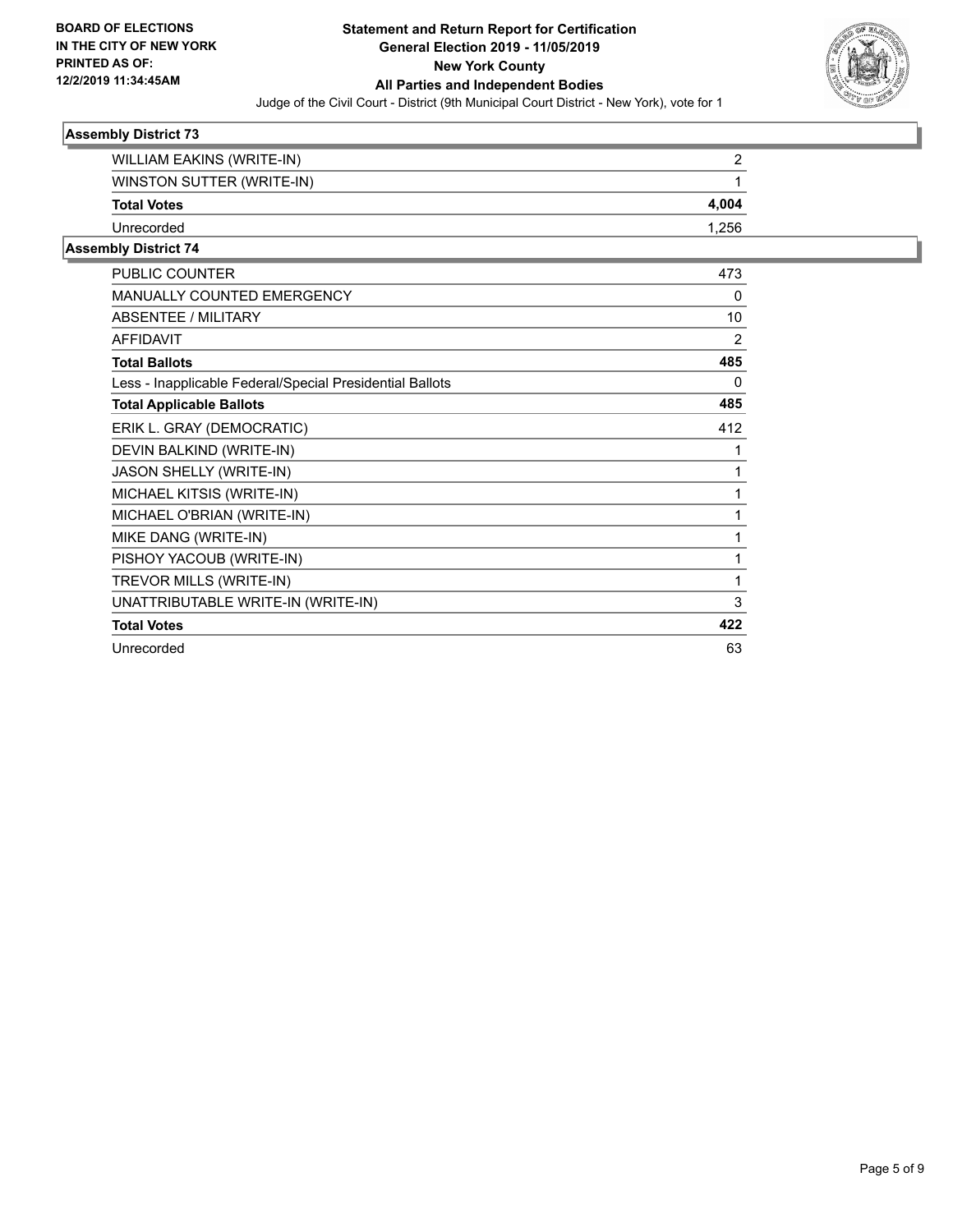

| <b>PUBLIC COUNTER</b>                                    | 4,064                   |
|----------------------------------------------------------|-------------------------|
| MANUALLY COUNTED EMERGENCY                               | 0                       |
| <b>ABSENTEE / MILITARY</b>                               | 120                     |
| AFFIDAVIT                                                | 29                      |
| <b>Total Ballots</b>                                     | 4,213                   |
| Less - Inapplicable Federal/Special Presidential Ballots | 0                       |
| <b>Total Applicable Ballots</b>                          | 4,213                   |
| ERIK L. GRAY (DEMOCRATIC)                                | 3,412                   |
| ADRIAN DANN HAUSER (WRITE-IN)                            | 1                       |
| ALEX HYMAN (WRITE-IN)                                    | 1                       |
| AMY SALZMAN (WRITE-IN)                                   | 1                       |
| BILL O'NEIL (WRITE-IN)                                   | 1                       |
| BRETT KAVANAUGH (WRITE-IN)                               | $\overline{\mathbf{c}}$ |
| CHARLES TALISSE (WRITE-IN)                               | 1                       |
| DAVID ORTIZ (WRITE-IN)                                   | 1                       |
| ELIOT SPITZER (WRITE-IN)                                 | 1                       |
| ELLIOT THOMSON (WRITE-IN)                                | 1                       |
| FRANCINE TIMOTHY (WRITE-IN)                              | 1                       |
| <b>GEORGE PATAKI (WRITE-IN)</b>                          | 1                       |
| GEORGINA KARABIN-AKIS (WRITE-IN)                         | 1                       |
| <b>GLORIA MATTERA (WRITE-IN)</b>                         | 1                       |
| HAL PHILLIPS (WRITE-IN)                                  | 1                       |
| JACOB M. FISCH (WRITE-IN)                                | 1                       |
| JEFFREY R. GARDNER (WRITE-IN)                            | 1                       |
| JOEL MAXMAN (WRITE-IN)                                   | 1                       |
| JOSEPH C. BORELLI (WRITE-IN)                             | 1                       |
| JOSEPH CARACCIO (WRITE-IN)                               | 1                       |
| LAWRENCE FINKELSTEIN (WRITE-IN)                          | 1                       |
| MARTIN E. MARKS ESQ. (WRITE-IN)                          | 1                       |
| ROMAN TROJ (WRITE-IN)                                    | 1                       |
| RUTH B. GINSBERG (WRITE-IN)                              | 1                       |
| SETH KAPLAN (WRITE-IN)                                   | 1                       |
| SHARRON NORMAN ESQ. (WRITE-IN)                           | 1                       |
| TIFFANY CABAN (WRITE-IN)                                 | 1                       |
| TIMOTHY TREANOR (WRITE-IN)                               | $\mathbf{1}$            |
| UNATTRIBUTABLE WRITE-IN (WRITE-IN)                       | 11                      |
| <b>Total Votes</b>                                       | 3,451                   |
| Unrecorded                                               | 762                     |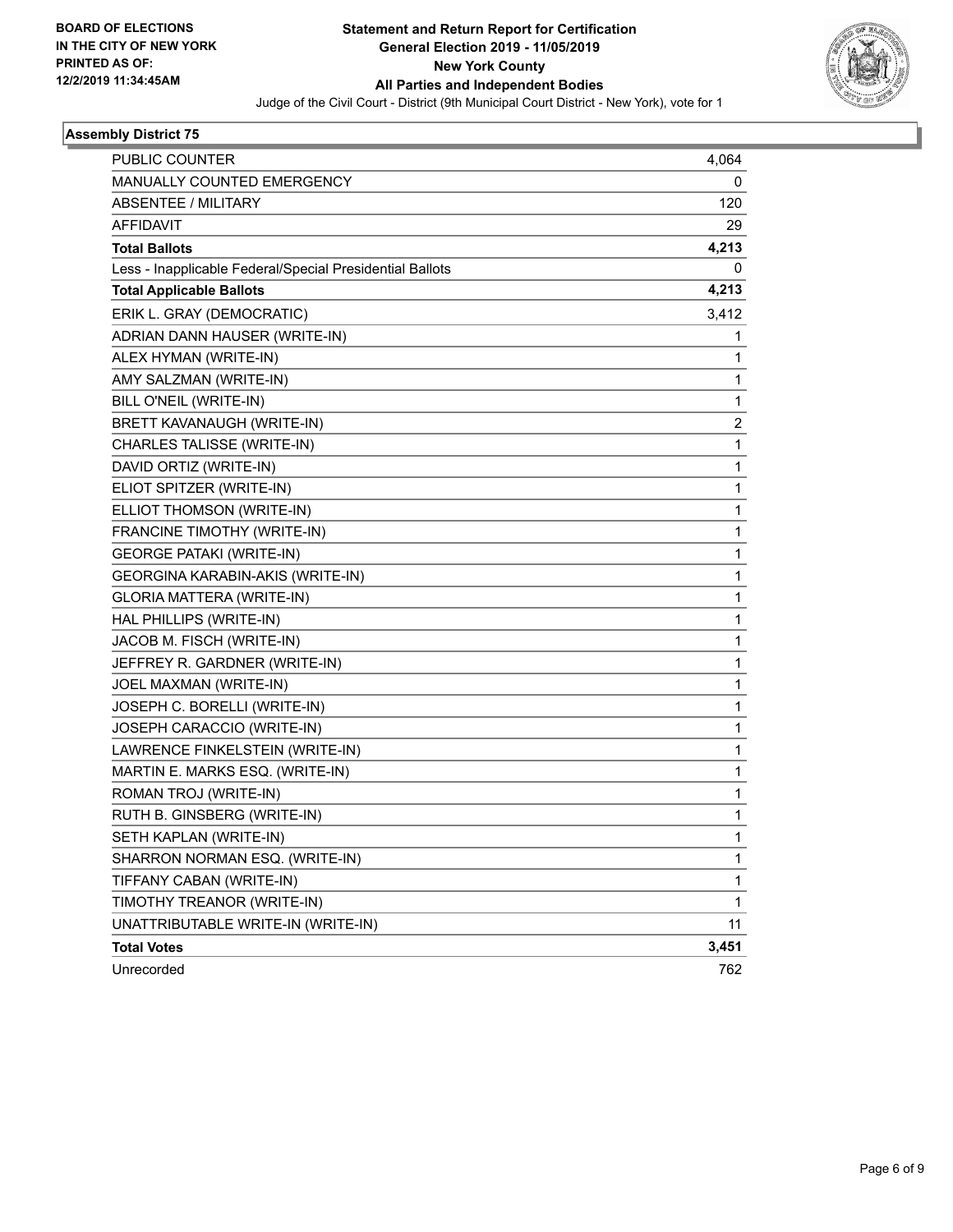

### **Total for Judge of the Civil Court - District (9th Municipal Court District - New York) - New York County**

| PUBLIC COUNTER                                           | 10,418         |
|----------------------------------------------------------|----------------|
| MANUALLY COUNTED EMERGENCY                               | 0              |
| <b>ABSENTEE / MILITARY</b>                               | 397            |
| AFFIDAVIT                                                | 68             |
| <b>Total Ballots</b>                                     | 10,883         |
| Less - Inapplicable Federal/Special Presidential Ballots | 0              |
| <b>Total Applicable Ballots</b>                          | 10,883         |
| ERIK L. GRAY (DEMOCRATIC)                                | 8,459          |
| AARON ROSE (WRITE-IN)                                    | 1              |
| ADRIAN DANN HAUSER (WRITE-IN)                            | 1              |
| ALEX HYMAN (WRITE-IN)                                    | 1              |
| ALLAN GREEN (WRITE-IN)                                   | 1              |
| AMY SALZMAN (WRITE-IN)                                   | 1              |
| ANDREW NAPOLITANO (WRITE-IN)                             | 1              |
| ANN PRUNTY (WRITE-IN)                                    | 1              |
| BARBARA SMITH (WRITE-IN)                                 | 1              |
| BILL O'NEIL (WRITE-IN)                                   | 1              |
| BRETT KAVANAUGH (WRITE-IN)                               | $\overline{2}$ |
| <b>BRUCE THOMAS (WRITE-IN)</b>                           | 1              |
| CAM RATHBORNE (WRITE-IN)                                 | 1              |
| CHARLES TALISSE (WRITE-IN)                               | 1              |
| CHUCK SCHUMAR (WRITE-IN)                                 | 1              |
| DAVID ORTIZ (WRITE-IN)                                   | 1              |
| DEBORAH L. EVANGELAKES (WRITE-IN)                        | $\overline{2}$ |
| DEREK JETER (WRITE-IN)                                   | 1              |
| DEVIN BALKIND (WRITE-IN)                                 | 1              |
| ELIOT SPITZER (WRITE-IN)                                 | 1              |
| ELLIOT THOMSON (WRITE-IN)                                | 1              |
| FRANCINE TIMOTHY (WRITE-IN)                              | 1              |
| <b>GEORGE BOYD (WRITE-IN)</b>                            | 1              |
| <b>GEORGE PATAKI (WRITE-IN)</b>                          | $\mathbf{1}$   |
| GEORGINA KARABIN-AKIS (WRITE-IN)                         | 1              |
| GILES JACKSON (WRITE-IN)                                 | 1              |
| <b>GLORIA MATTERA (WRITE-IN)</b>                         | 1              |
| HAL PHILLIPS (WRITE-IN)                                  | 1              |
| HELENE JNANE (WRITE-IN)                                  | 1              |
| HIDEO KOJIMA (WRITE-IN)                                  | 1              |
| JACOB M. FISCH (WRITE-IN)                                | 1              |
| JAMES RHODES (WRITE-IN)                                  | 1              |
| <b>JASON SHELLY (WRITE-IN)</b>                           | 1              |
| JEANINE PIRRO (WRITE-IN)                                 | 1              |
| JEFFREY R. GARDNER (WRITE-IN)                            | 1              |
| JOEL MAXMAN (WRITE-IN)                                   | 1              |
| JOHN F. FREEMAN (WRITE-IN)                               | 1              |
| JONATHAN CHRISTOPHER ROBINSON (WRITE-IN)                 | 1              |
| JORDAN M. SCHIVEK (WRITE-IN)                             | 1              |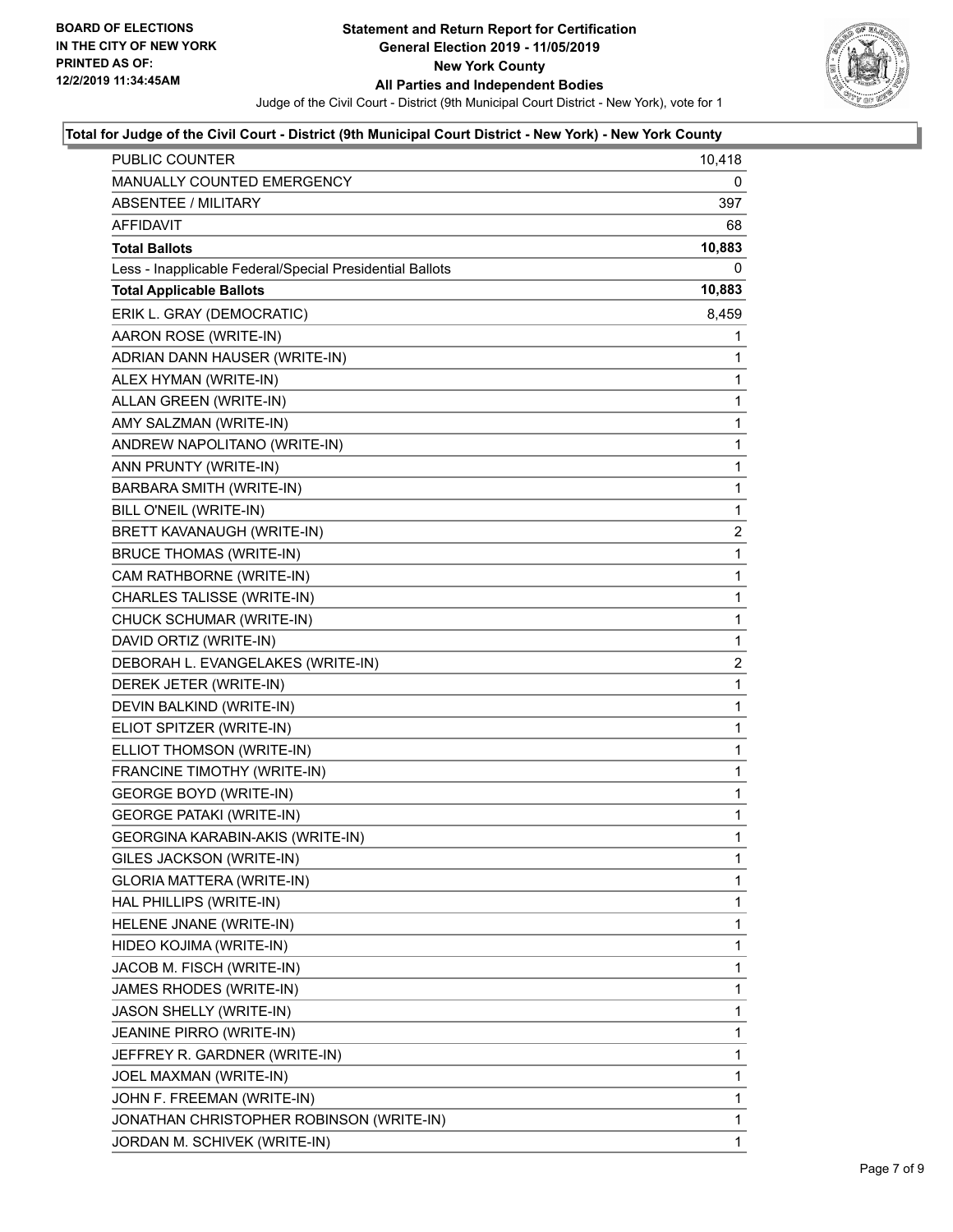

## **Total for Judge of the Civil Court - District (9th Municipal Court District - New York) - New York County**

| JORDAN SPRECKMAN (WRITE-IN)        | $\mathbf{1}$   |
|------------------------------------|----------------|
| JOSEPH C. BORELLI (WRITE-IN)       | 3              |
| JOSEPH CARACCIO (WRITE-IN)         | 1              |
| JULIE STARKE J.D. ESQ. (WRITE-IN)  | 1              |
| KEN KRAMER (WRITE-IN)              | 1              |
| KENNETH FISHEL (WRITE-IN)          | 1              |
| KEVIN MALLEN (WRITE-IN)            | 1              |
| LAWRENCE FINKELSTEIN (WRITE-IN)    | 1              |
| LORRAINE EGAN (WRITE-IN)           | 1              |
| MARTIN E. MARKS ESQ. (WRITE-IN)    | 1              |
| MATTHEW BRIEF (WRITE-IN)           | 1              |
| MICHAEL BERNSTEIN (WRITE-IN)       | $\overline{a}$ |
| MICHAEL BLOOMBERG (WRITE-IN)       | 1              |
| MICHAEL KITSIS (WRITE-IN)          | 1              |
| MICHAEL O'BRIAN (WRITE-IN)         | 1              |
| MIKE DANG (WRITE-IN)               | 1              |
| MYRNA WEISS (WRITE-IN)             | 1              |
| NELSON STERN (WRITE-IN)            | 1              |
| PATRICIA SALKIN (WRITE-IN)         | 1              |
| PHYLLIS D. LANDON ESQ. (WRITE-IN)  | 1              |
| PISHOY YACOUB (WRITE-IN)           | 1              |
| ROMAN TROJ (WRITE-IN)              | 1              |
| ROSAYN D. ANDERSON (WRITE-IN)      | 1              |
| RUDOLPH GIULIANI (WRITE-IN)        | 3              |
| RUTH B. GINSBERG (WRITE-IN)        | 1              |
| SAMUEL HOWELL (WRITE-IN)           | 1              |
| SCOTT HOUNSELL (WRITE-IN)          | 1              |
| SCOTT RUETEIHOLZ (WRITE-IN)        | 1              |
| SEAN HANNITY (WRITE-IN)            | 1              |
| SETH KAPLAN (WRITE-IN)             | 1              |
| SHARRON NORMAN ESQ. (WRITE-IN)     | $\overline{a}$ |
| STEPHEN C. ROBINSON (WRITE-IN)     | 1              |
| THOAMS R. BROUSSARD (WRITE-IN)     | 1              |
| TIFFANY CABAN (WRITE-IN)           | 1              |
| TIMOTHY TREANOR (WRITE-IN)         | 1              |
| TREVOR MILLS (WRITE-IN)            | 1              |
| UNATTRIBUTABLE WRITE-IN (WRITE-IN) | 32             |
| VICTOR SMITH (WRITE-IN)            | 1              |
| WILLIAM EAKINS (WRITE-IN)          | 2              |
| WINSTON SUTTER (WRITE-IN)          | 1              |
| <b>Total Votes</b>                 | 8,577          |
| Unrecorded                         | 2,306          |